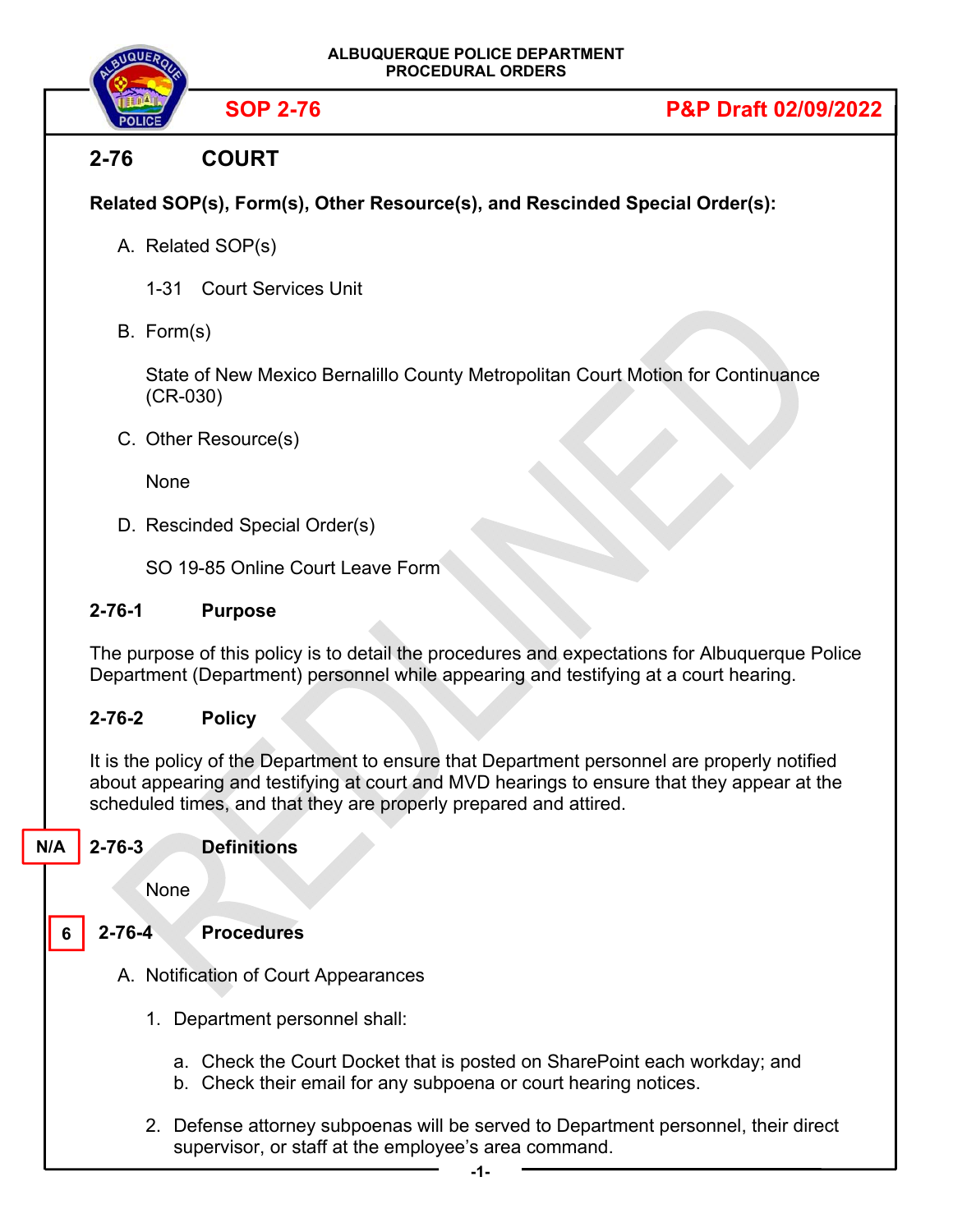

**7** 

- 3. Notifications to Courts of Vacation, Leave Time, or Schedule Changes
	- a. Department personnel must submit an online Court Services Request Leave form to Court Services Unit personnel a minimum of twenty (20) calendar days before taking leave or attending training.
		- i. Department personnel are prohibited from submitting an excessive amount of leave requests for their regular days off.
		- ii. Department personnel shall notify the United States Attorney's Office to reschedule any cases pending in the U.S. District Court.
		- iii. If Department personnel do not submit the online Court Services Request Leave form a minimum of twenty (20) calendar days before taking leave or attending training, they shall not be relieved of their responsibility to appear in court when they have been properly notified.
	- b. Department personnel shall notify Court Services Unit personnel of permanent schedule changes.
		- i. Department personnel shall notify Court Services Unit personnel of extended temporary duty (TDY) assignments or schedule changes over forty-five (45) days.
- B. Courtroom Attire and Securing Weapons
	- 1. For U.S. District Court and Second Judicial District Court hearings:
		- a. Department personnel shall appear in formal business attire, which may include a suit or pant suit; or
		- b. Department personnel may wear their Department-approved duty uniform in an emergency only, with authorization from the court and at a preliminary hearing.
	- 2. For Bernalillo County Metropolitan Court hearings, MVD hearings, pretrial interviews, and the Second Judicial Children's Court:
		- a. Department personnel may appear in semi-formal business attire, which may include business attire or a pant suit. Suit jackets are optional; or
		- b. Department personnel may wear the Department-approved duty uniform, unless they are appearing for personal reasons that are unrelated to their official duties.
	- 3. Upon entering any courthouse, when required, sworn personnel shall secure all firearms in a lock box at the courthouse's security checkpoint.
		- a. However, sworn personnel who are responding to a call for service or an emergency at the courthouse or when they are working at the courthouse are exempt from this requirement.
- C. Expert Witness Fees for Testimony in Civil Cases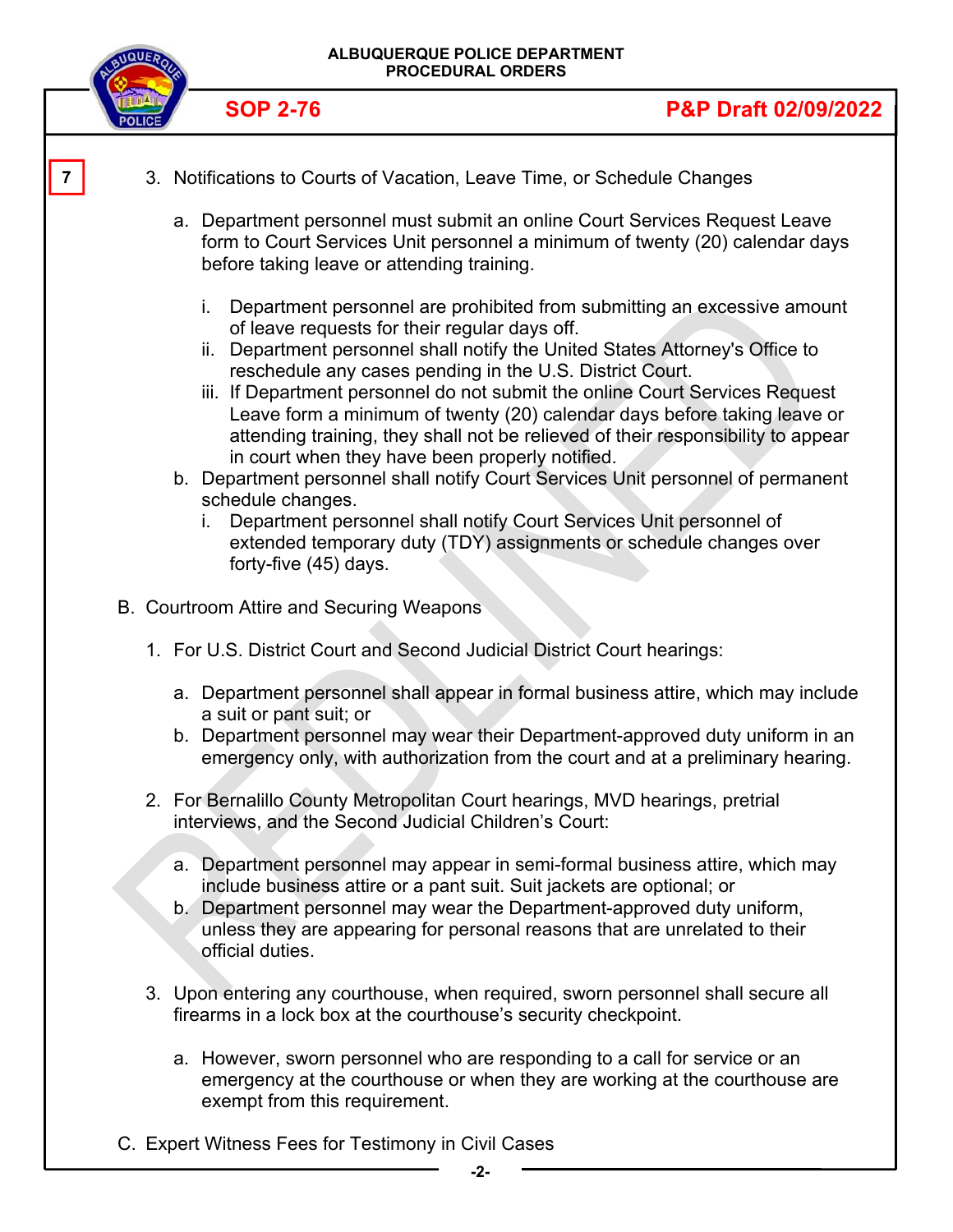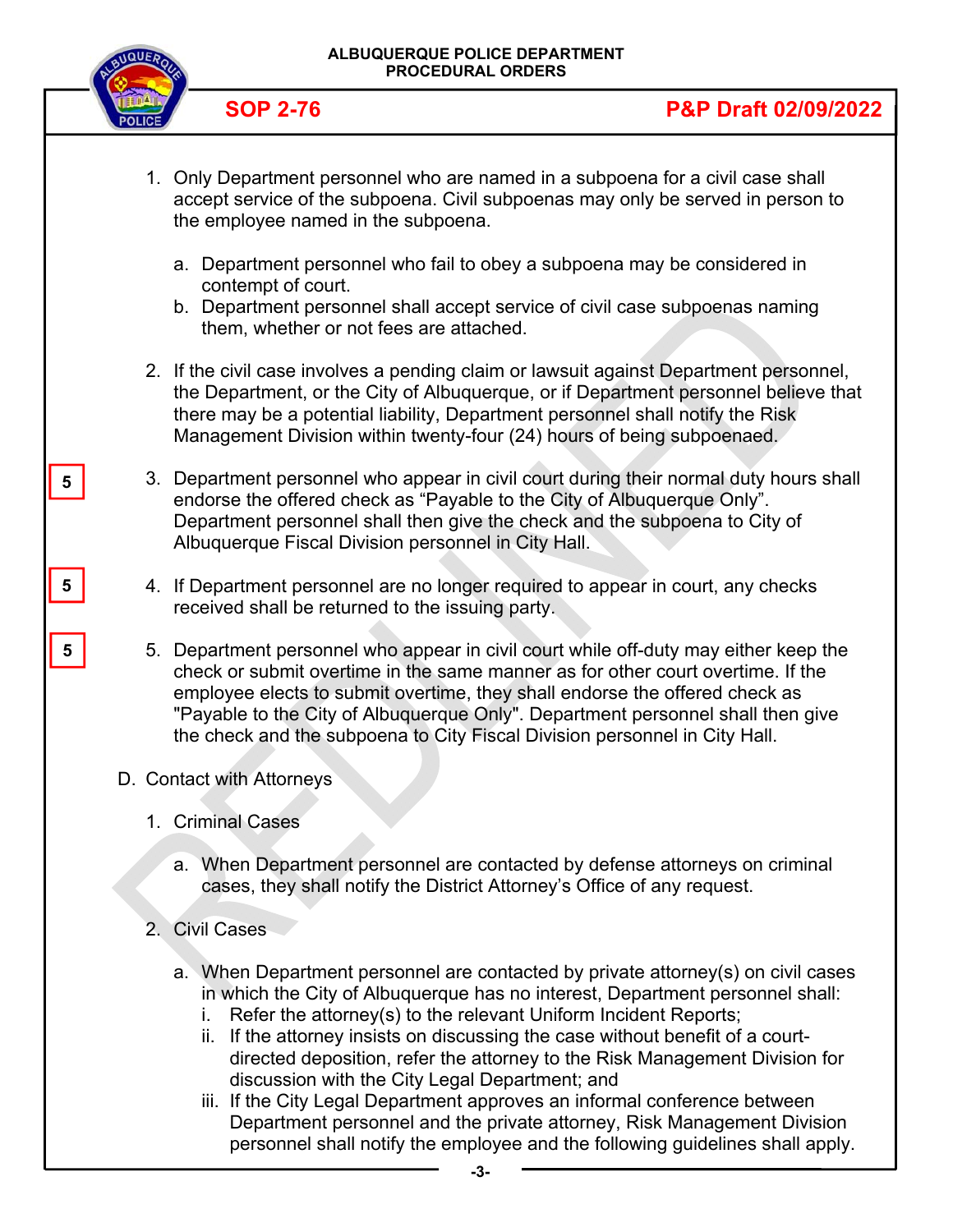### **ALBUQUERQUE POLICE DEPARTMENT PROCEDURAL ORDERS**



# **SOP 2-76 P&P Draft 02/09/2022**

- 1. On-duty Department personnel may respond to short questions from private attorneys by telephone, whenever possible.
- 2. If a telephone conference is not sufficient, Department personnel may schedule a conference with the private attorney.
	- A. Department personnel shall follow the procedures for expert witness fees outlined in this Standard Operating Procedure.
- E. Court, Pretrial, MVD Hearing Attendance, and Missed Court
	- 1. All Department personnel directed to appear in court hearings, pretrial interviews, or MVD hearings must appear and be prepared to testify. A special court notice, the posted court, and MVD hearing notices, or subpoenas are considered an order to appear.
		- a. Department executive personnel shall grant an exception to the requirement to appear for such hearings if the employee is needed elsewhere for the betterment of the Department. Department executive personnel shall review each exception on a case-by-case basis and determine the precedence the exception holds over the hearing in question.
		- b. Department personnel shall wait for the Defense Attorney(s) to arrive for Metropolitan Court pretrial hearings for fifteen (15) minutes from the time of the scheduled hearing.
		- c. If an attorney calls to inform Department personnel that they will be late, they shall wait an additional fifteen (15) minutes if they are not expected in another court case. The same expectation shall be requested of defense attorney(s) when Department personnel inform the attorney(s) that they will be late.
		- d. Department personnel shall arrive at or before their court case or hearing scheduled time.
		- e. Department personnel shall abide by all court rules and regulations when appearing for court.
	- 2. When Department personnel receive more than one (1) court notification requiring concurrent appearances, the higher court notice shall take precedence over the lower court(s). In addition, court hearings shall take precedence over MVD hearings.
	- 3. When Department personnel are notified of a conflicting hearing of a higher court, they may notify Court Services Unit personnel of the conflict and shall attend the higher court hearing.
	- 4. Priority of attendance is as follows:
		- a. U.S. District Court;
		- b. Second Judicial District Court;
		- c. Felony DA pretrial hearings;
		- d. Bernalillo County Metropolitan Court;
		- e. Misdemeanor pretrial hearings;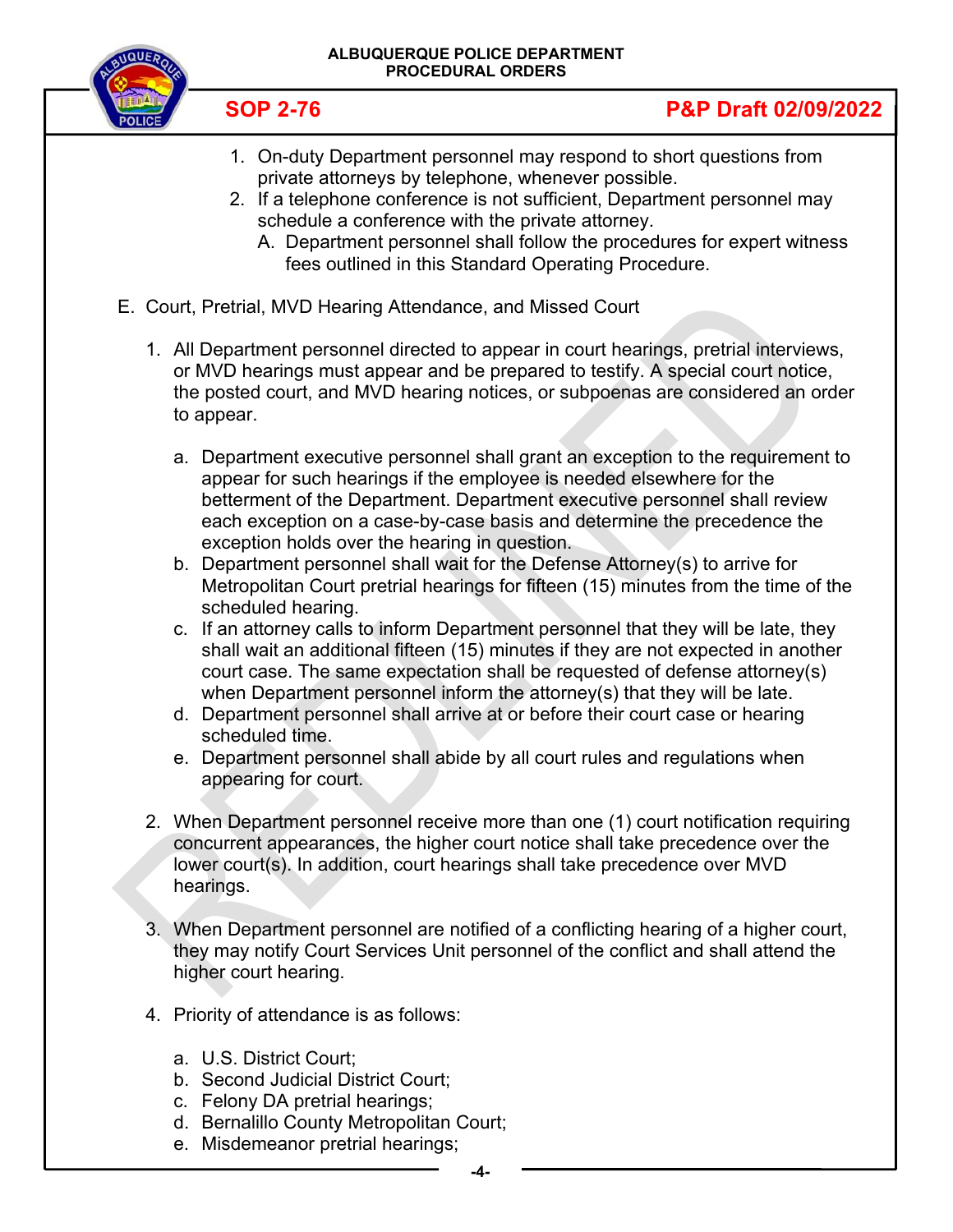**ALBUQUERQUE POLICE DEPARTMENT PROCEDURAL ORDERS** 



## **SOP 2-76 P&P Draft 02/09/2022**

- f. Children's Court;
- g. MVD hearings; and
- h. All other notices or hearings.
- 5. When Department personnel are scheduled for court or MVD hearings and are unable to appear or will be late due to unforeseen conditions, they shall notify Court Services Unit personnel or court personnel at the earliest possible time and before the scheduled appearance. Failure of Department personnel to properly notify Court Services Unit personnel or court personnel of their absence from or tardiness for a court hearing shall be considered failing to attend the hearing.
- 6. When Department personnel contact Court Services Unit personnel and get their voicemail, they shall leave a message on the voicemail system to include their name, man number, the court hearing information, and the reason they are unable to attend the court hearing.
	- a. For Bernalillo County Metropolitan Court, U.S. District Court, Second Judicial District Court notifications, Department personnel shall notify Court Services Unit personnel on the scheduled court day only.
		- i. Court Services Unit personnel shall notify the appropriate court personnel.
	- b. For grand jury notifications or preliminary hearings, Department personnel shall:
		- i. Notify the presenting Assistant District Attorney of their absence and any witness change; and
		- ii. When available, inform the Assistant District Attorney of an officer that was involved in the case that may be able to testify on their behalf.
	- c. For U.S. District Court notifications, Department personnel shall notify the United States Attorney's Office or shall notify the presenting federal Assistant District Attorney Monday through Friday, 0800 to 1700 hours.
- 7. Sworn personnel may be excused for missing a court hearing for certain reasons including, but not limited to:
	- a. They are ill or have a family emergency; and
		- i. Supervisors, at their discretion, may require a doctor's note should personnel call in sick for court.
	- b. They are on a call for service and are unable to attend the court hearing.
		- i. Department executive personnel may grant an exception if the employee is needed elsewhere for the betterment of the Department.
		- ii. Department executive personnel shall review each exception on a case-bycase basis and determine the precedence the exception holds over the hearing in question.
- 8. Court Continuances
	- a. Officer Prosecuted Cases: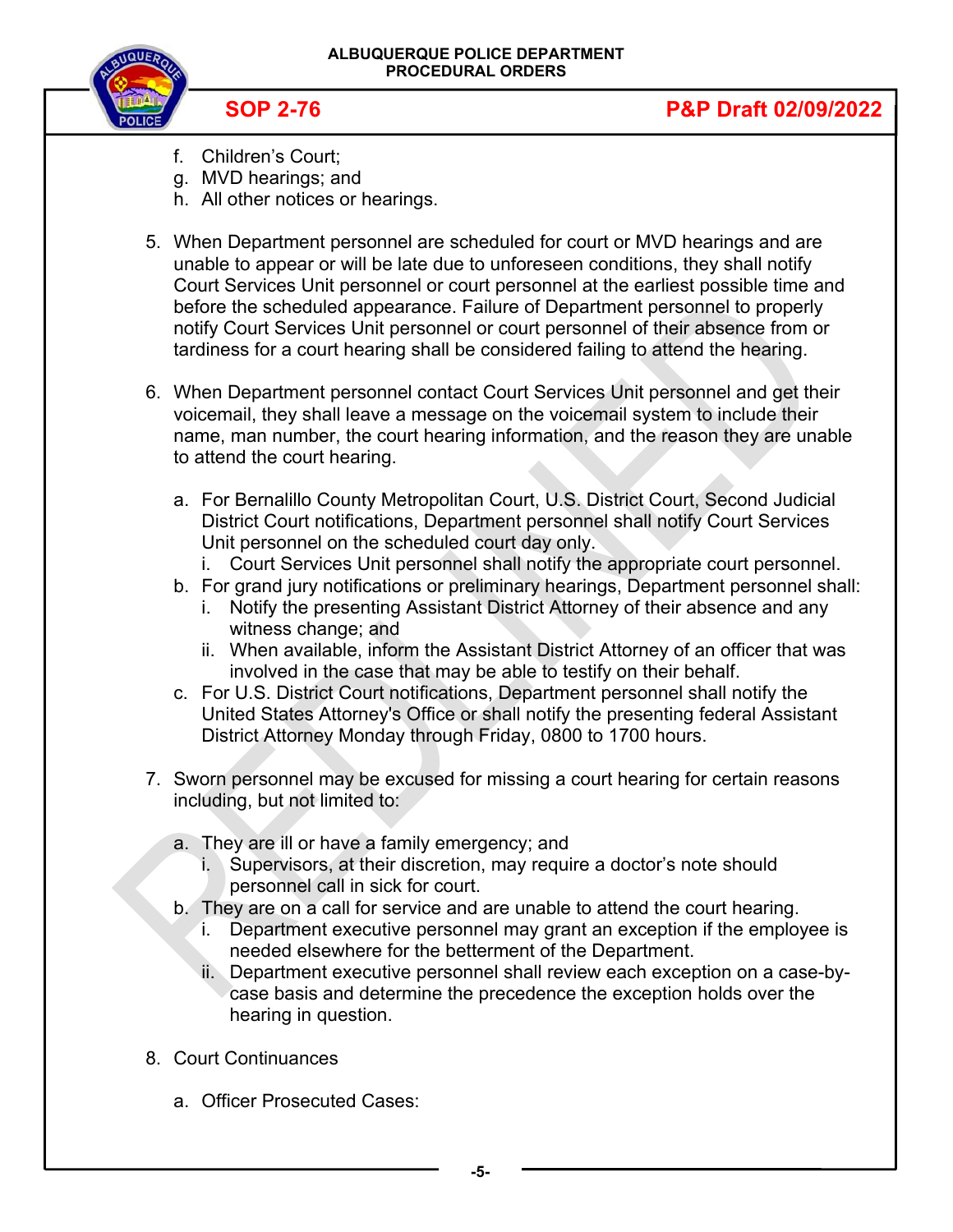|     | ALBUQUERQUE POLICE DEPARTMENT<br><b>PROCEDURAL ORDERS</b> |  |          |                                   |                                                  |                                                                                                                                                                                                                                                                  |                                                                                                                                                                                                                                                                                                                  |
|-----|-----------------------------------------------------------|--|----------|-----------------------------------|--------------------------------------------------|------------------------------------------------------------------------------------------------------------------------------------------------------------------------------------------------------------------------------------------------------------------|------------------------------------------------------------------------------------------------------------------------------------------------------------------------------------------------------------------------------------------------------------------------------------------------------------------|
|     |                                                           |  |          | <b>SOP 2-76</b>                   |                                                  |                                                                                                                                                                                                                                                                  | <b>P&amp;P Draft 02/09/2022</b>                                                                                                                                                                                                                                                                                  |
|     |                                                           |  | İ.<br>İ. | Services Unit personnel.          | days shall contact the assigned prosecutor.      | days shall be responsible for contacting defendants or their counsel for<br>objection as required by the Bernalillo County Metropolitan Court.<br>working days before the scheduled court hearing.<br>b. Criminal Cases (Felonies, DWIs, and Domestic Violence): | Department personnel requesting a continuance of less than twenty (20)<br>1. Department personnel shall not submit a continuance fewer than five (5)<br>ii. Department personnel may obtain a Motion for Continuance form from Court<br>Department personnel requesting a continuance with less than twenty (20) |
|     |                                                           |  |          | F. Jury Duty Fees                 |                                                  |                                                                                                                                                                                                                                                                  |                                                                                                                                                                                                                                                                                                                  |
|     |                                                           |  |          | while serving.                    |                                                  |                                                                                                                                                                                                                                                                  | 1. Department personnel who are called for jury duty shall be paid their regular salary                                                                                                                                                                                                                          |
|     |                                                           |  |          |                                   | jury to City Fiscal Division personnel.          |                                                                                                                                                                                                                                                                  | 2. Department personnel shall relinquish any payments that they receive for serving                                                                                                                                                                                                                              |
|     |                                                           |  |          | G. Conflict of Interest Testimony |                                                  |                                                                                                                                                                                                                                                                  |                                                                                                                                                                                                                                                                                                                  |
|     |                                                           |  |          |                                   | determine the nature of the testimony.           |                                                                                                                                                                                                                                                                  | 1. Department personnel who are subpoenaed to testify in a court case in which they<br>have not been involved as a witness, victim, investigator, or reporting officer shall                                                                                                                                     |
|     |                                                           |  |          | being deposed.                    |                                                  | a. If it appears that the employee will be asked to testify about Department                                                                                                                                                                                     | personnel, the Department, or an outside law enforcement agency, they shall<br>contact Risk Management Division personnel before giving any testimony or                                                                                                                                                         |
| N/A |                                                           |  |          |                                   | sanction classifications and additional duties). | H. Court Services Unit personnel shall send case files for officer prosecution to the                                                                                                                                                                            | officer, consistent with SOP Court Services Unit (refer to SOP Court Services Unit for                                                                                                                                                                                                                           |
|     |                                                           |  |          |                                   |                                                  |                                                                                                                                                                                                                                                                  |                                                                                                                                                                                                                                                                                                                  |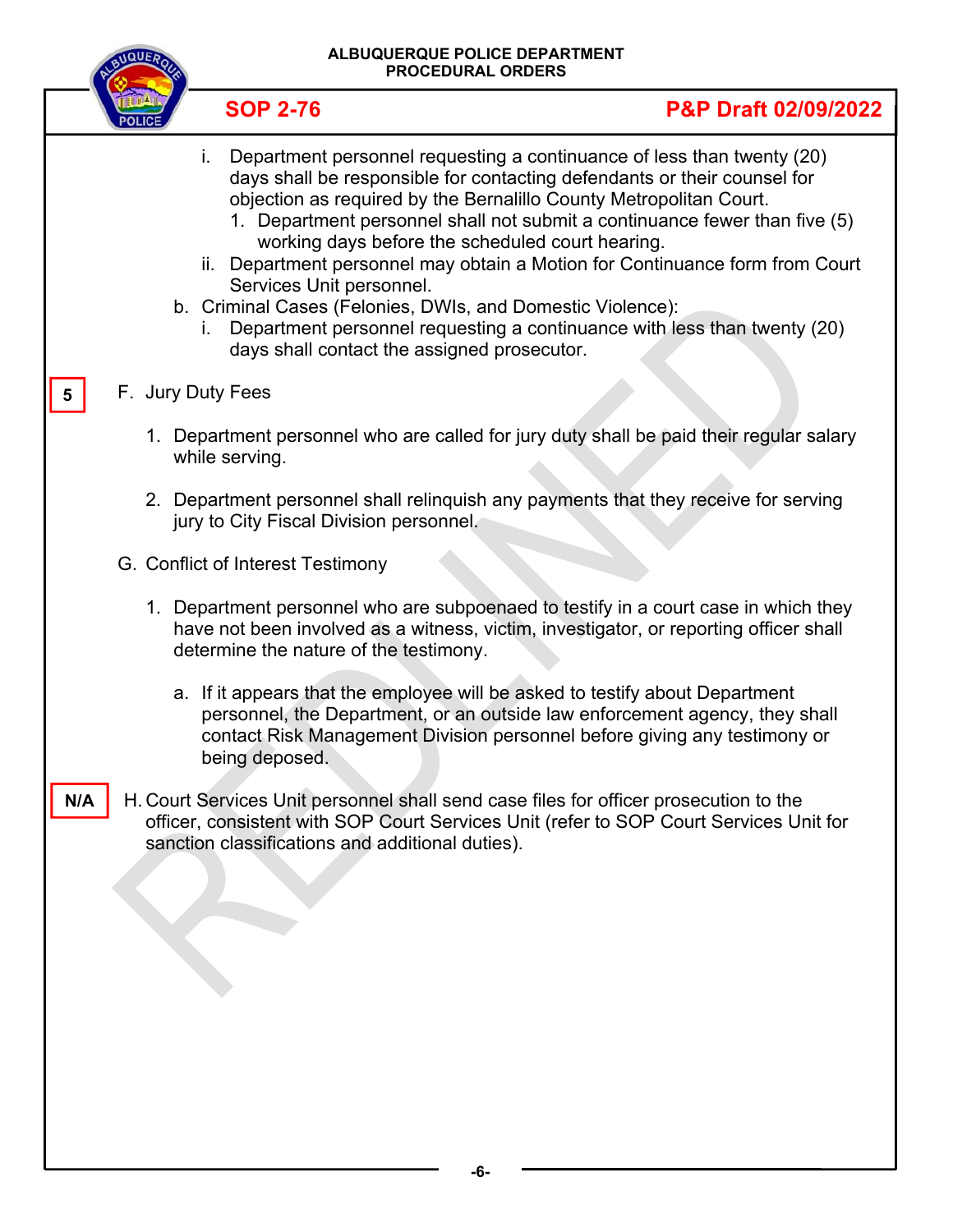

# **2-76 COURT**

**Related SOP(s), Form(s), Other Resource(s), and Rescinded Special Order(s):** 

- A. Related SOP(s)
	- 1-31 Court Services Unit
- B. Form(s)

State of New Mexico Bernalillo County Metropolitan Court Albuquerque Police **Department PD-1403** Motion for Continuance (CR-030)

 1404 C. Other Resource(s)

None

D. Rescinded Special Order(s)

SO 19-85 Online Court Leave Form

## **2-76-1 Purpose**

The purpose of this policy is to detail the procedures and expectations for Albuquerque Police Department (dDepartment) personnel while appearing and testifying in at a court hearing.

## **2-76-2 Policy**

It is the policy of the Department-policy is to ensure that Department personnel are properly notified concerning about appearing and testifying at court and MVD hearingscases and and Motor Vehicle Division (MVD) hearings so that they shawill to ensure that they appear at the scheduled times, and that they are properly prepared and attired.

**2-76-3 Definitions N/A** 

None

#### **2-76-43 Procedures 6**

- A. Posting All Court Notices/MVD Hearings/Felony Pretrial Hearings Notification of Court Appearances
	- 1. Division/Area commanders are responsible for ensuring that all court notices, MVD hearings, and felony pretrial hearings are posted one week in advance of the scheduled court time.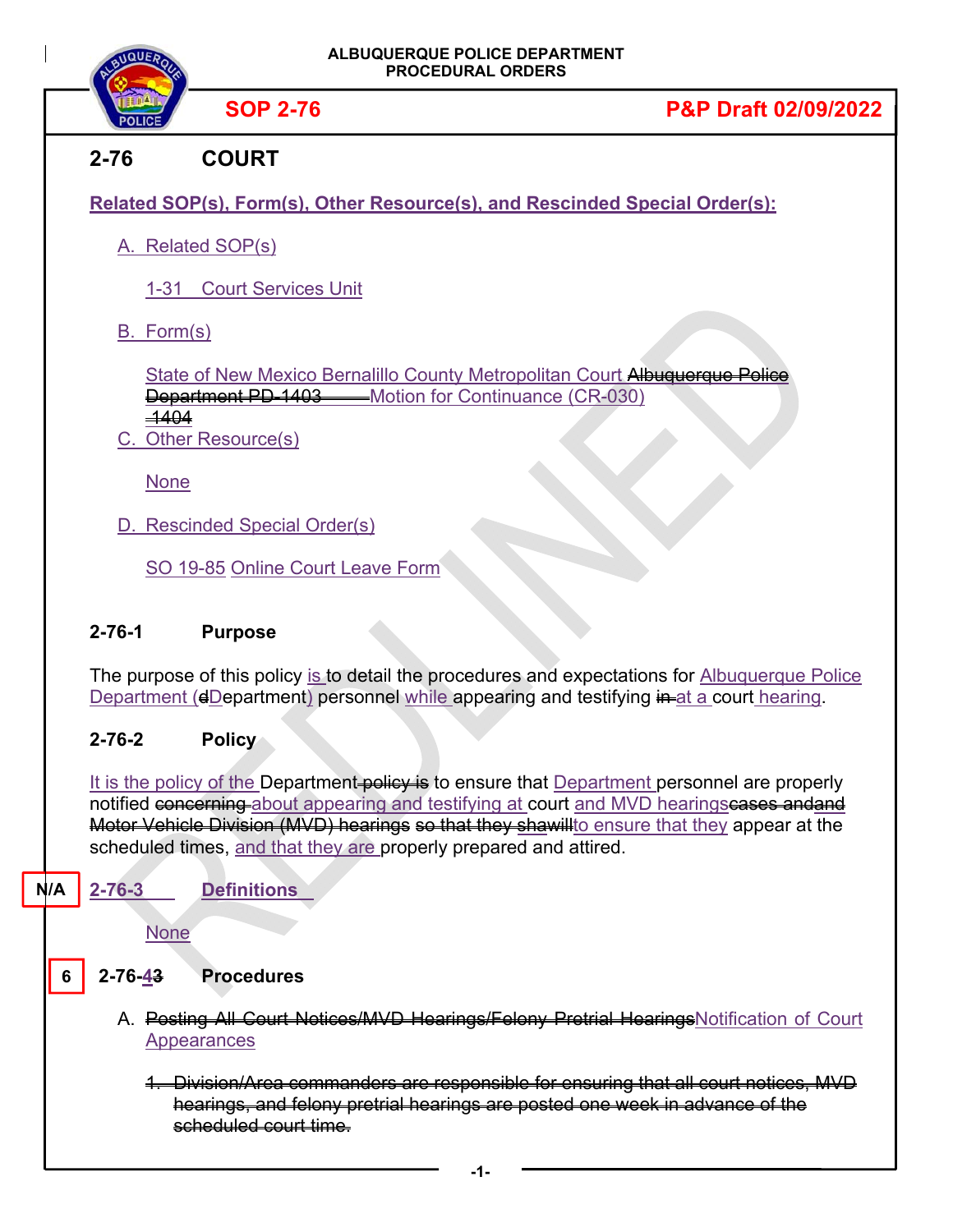|  | <b>ALBUQUERQUE POLICE DEPARTMENT</b><br><b>PROCEDURAL ORDERS</b>                                                                                                                             |                                                                                |  |
|--|----------------------------------------------------------------------------------------------------------------------------------------------------------------------------------------------|--------------------------------------------------------------------------------|--|
|  | <b>SOP 2-76</b>                                                                                                                                                                              | <b>P&amp;P Draft 02/09/2022</b>                                                |  |
|  | Department Personnel personnel shall:                                                                                                                                                        |                                                                                |  |
|  | a. are responsible for checking Check the Ceourt notices Docket that is posted on<br>SharePoint each workday; and shall<br>b. C check their email for any subpoena or court hearing notices. |                                                                                |  |
|  | 2. Defense attorney subpoenas will be served to Department personnel, their direct<br>supervisor, or staff at the employee's Department personnel's substationarea<br><u>command.</u>        |                                                                                |  |
|  | <b>B.3.</b> Notifications to the Courts of Vacation, Leave Time, and/or Out-of-State<br>Trainingor change of schedule Schedule Changes                                                       |                                                                                |  |
|  | <b>1</b> .a.<br>Leave form-leave request to Court Services Unit personnel not fewer thana<br>minimum of twenty (20) calendar - days before taking leave or attending<br>training.            | Department Ppersonnel must submit an online Court Services Request             |  |
|  |                                                                                                                                                                                              | i Department Officers personnel are probibited from eboutill not be allowed to |  |

- a.i. Department Officers personnel are prohibited from shawill not be allowed to make a regular practice of submittingsubmitting an excessive amount of leave requests for their regular days -off.
- b.ii. Department Ppersonnel shawill notify the United States Attorney's effice Office to reschedule any cases pending in the U.S. District Courtthe Federal District Court.
- e-If Department personnel do not submit the online Court Services Request Leave form a minimum of the twenty (20) calendar -days before taking leave or attending training, requirements are not met, personnel they shawill not be relieved of their responsibility to appear in court when they have been properly notified.
- 2. When personnel transfer or change their days off, the Court Services Unit will assign new court dates for them.
- iii.

a.

**7** 

- b. Personnel Department personnel shawill notify the Court Services Unit personnel of permanent schedule changes.
	- **b.** i. Department personnel shall notify The Court Services Unit personnel shall be notified of extended temporary duty (TDY) assignments or schedule changes (over tweforty-five  $(45)$  days weeks).
- $G_{\overline{C}}$

**6** 

- B. Courtroom Attire and Securing Weapons
	- 1. For U.S. District Court Federal orand Second Judicial District Court Hhearings: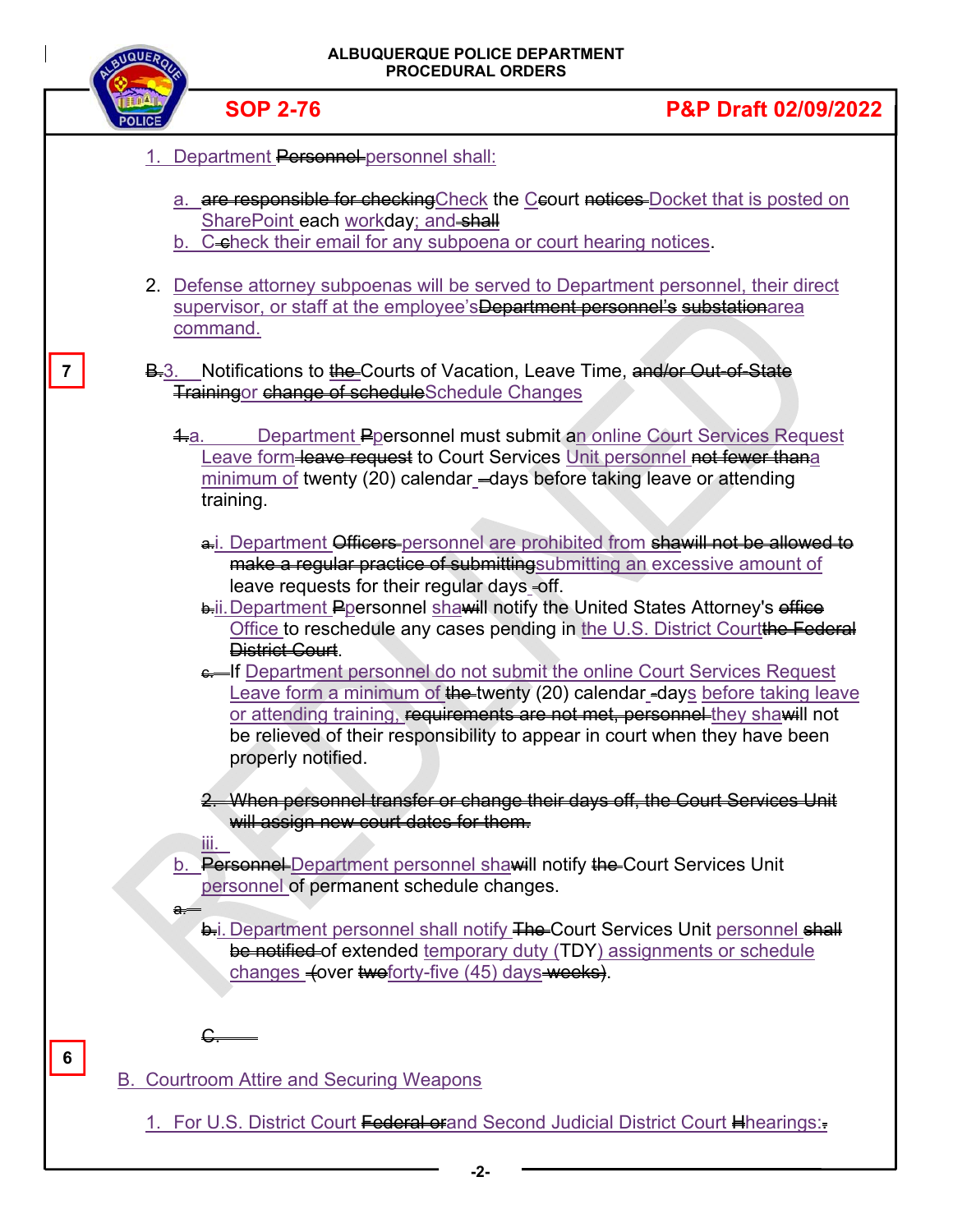### **ALBUQUERQUE POLICE DEPARTMENT PROCEDURAL ORDERS**



**5** 

- a. Department personnel shall appear in formal business attire, which may include a <del>. This may include dress</del> suits or pants suits; or
- b. Department Poersonnel may wear their Department-approved duty uniform-only in an emergency only, with authorization from the courts and at a Ppreliminary Hhearings.
- 2. For Bernalillo County Metropolitan Court hearings, MVD <del>H</del>hearings, Poretrial interviews, and the Second Judicial Children's Court:.
	- a. Department personnel may appear in semi-formal business attire, which may . This includes include business attire or a pants suits. Suit jackets are optional-; or
	- b. Department personnel may wear the Department-authorized approved duty uniform, unless they are appearing for personal reasons not that are unrelated to their official duties.
- 3. Upon entering any courthouse, when required, sworn personnel shall, when required secure theirall firearms in a lock box at the courthouse's security checkpoint.
	- a. However, The only exceptions shall be sworn personnel who are responding to a call for service or  $\theta$  an emergency at the courthouse or when they are working at the courthouse are exempt from this requirement.
- C. Expert Witness fFees for tTestimony in eCivil eCases as a resulting from their employment with the Department.
	- 1. Only Department personnel who are named ion thea subpoena infor a civil case shall accept service of the subpoena. Civil subpoenas may only be served in person to the **personnel**employee named onin the subpoena.
		- a. Department personnel who Ffailailure to obey a subpoena may be deemed asconsidered in contempt of court.
		- b. Department pPersonnel shall accept service of civil case subpoenas naming them, whether or not fees are attached.
	- 2. If the civil case is one which involves a pending claim or lawsuit against Department personnel, the Department, or the City of Albuquerque, or if Department personnel believes that there may be a potential liability, Department personnel shall notify the Risk Management Division within twenty-four (24) hours of being subpoenaed service.
	- 3. Department Peprsonnel who appearing in civil court during their normal regular duty hours shall endorse the offered check as- "p"Payable to the City of Albuquerque oOnly"=<sub>i</sub>; Department personnel they shall then give itthe check and the subpoena to City of Albuquerque the Fiscal Management OfficeDivision personnel in City Hall in City Hall.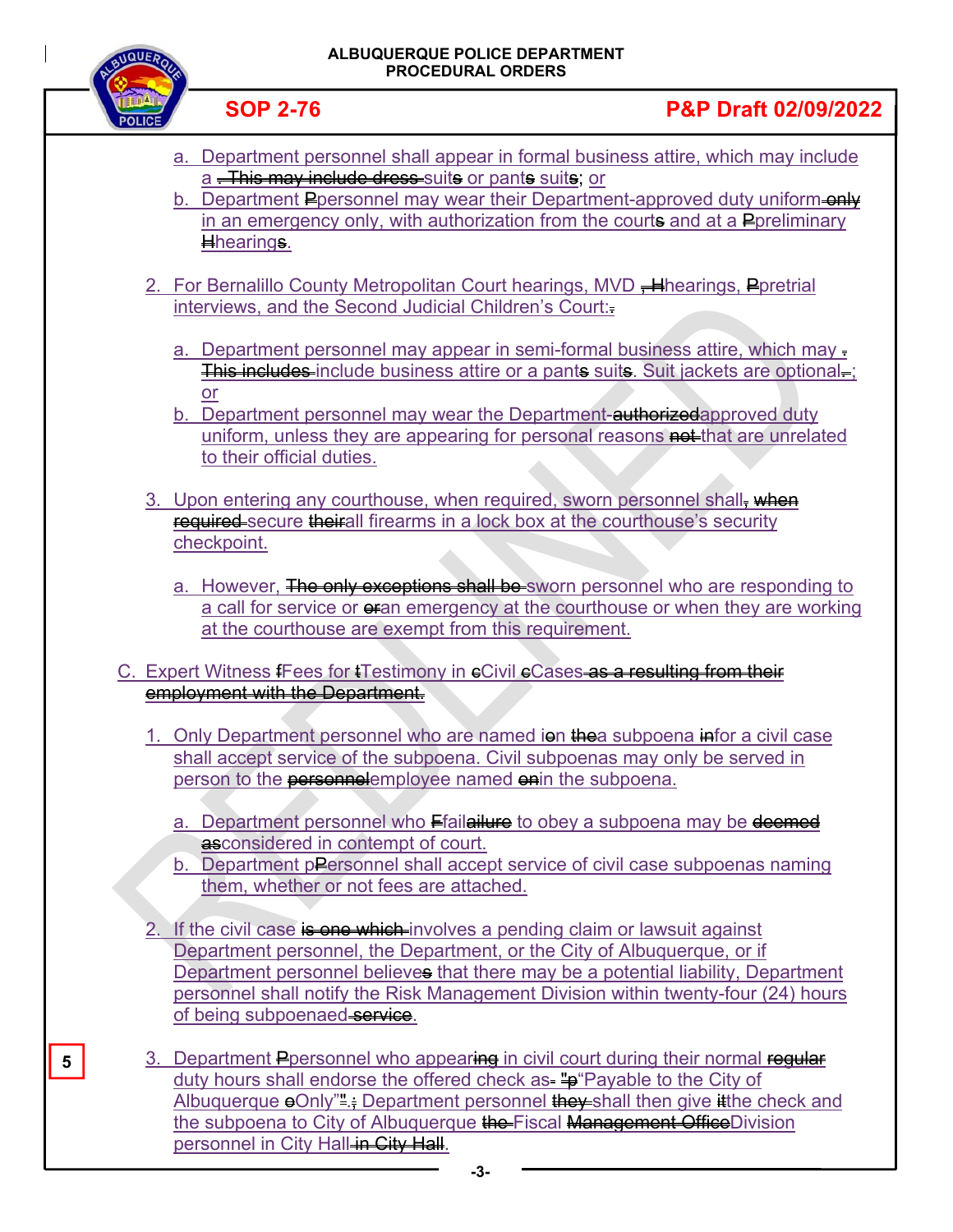| <b>AUQUER</b>   |                                                                                          | ALBUQUERQUE POLICE DEPARTMENT<br><b>PROCEDURAL ORDERS</b>                                                                                                                                                                                                                                                                                                                                                                                                                                                                |
|-----------------|------------------------------------------------------------------------------------------|--------------------------------------------------------------------------------------------------------------------------------------------------------------------------------------------------------------------------------------------------------------------------------------------------------------------------------------------------------------------------------------------------------------------------------------------------------------------------------------------------------------------------|
|                 | <b>SOP 2-76</b>                                                                          | <b>P&amp;P Draft 02/09/2022</b>                                                                                                                                                                                                                                                                                                                                                                                                                                                                                          |
| 56              | received shall be returned to the issuing party.                                         | 4. If Department personnel are no longer required to appear in court, any checks                                                                                                                                                                                                                                                                                                                                                                                                                                         |
| $5\phantom{.0}$ |                                                                                          | 5. Department personnel who appearing in civil court while during-off-duty-hours may<br>either keep the check or submit overtime in the same manner as for other court<br>overtime. If the efficer-employee elects to submit overtime, they-Department<br>personnel shall endorse the offered check as "pPayable to the City of Albuquerque<br><b>eOnly" they</b> Department personnel shall then give tthe check and the subpoena to<br>the City Fiscal Division personnel in City Hall Management Office in City Hall. |
|                 | D. Contact with Attorneys                                                                |                                                                                                                                                                                                                                                                                                                                                                                                                                                                                                                          |
|                 | 1. Criminal eCases<br>has been notified of any request.                                  | a. When Department personnel are contacted by defense attorneys on criminal<br>cases, they-personnel shall ensure that notify the dDistrict a Attorney's eOffice                                                                                                                                                                                                                                                                                                                                                         |
|                 | 2. Civil eCases                                                                          | a. When Department personnel are contacted by private attorney(s) on civil cases<br>in which the City of Albuquerque has no interest, Department personnel shall:<br>Refer the attorney(s) to the relevant police FUniform Incident Reports;<br>ii. If the attorney insists on discussing the case without benefit of a court-                                                                                                                                                                                           |
|                 | shall apply.                                                                             | directed deposition, personnel shall refer the attorney to the Risk<br>Management Division for discussion with the City Legal Department; and<br>iii. If the City Legal Department approves an informal conference between<br>Department personnel and the private attorney, the Risk Management<br>Division personnel shall notify the employee and the following guidelines                                                                                                                                            |
|                 | schedule a conference with the private attorney.<br><b>Standard Operating Procedure.</b> | 1. On-duty Department personnel may respond to short questions from<br>private attorneys by telephone, whenever possible.<br>2. If a telephone conference is not sufficient, Department personnel may<br>A. Department personnel shall follow the procedures for expert -witness<br>fees shall be consisten with the above section outlined in this                                                                                                                                                                      |
|                 |                                                                                          |                                                                                                                                                                                                                                                                                                                                                                                                                                                                                                                          |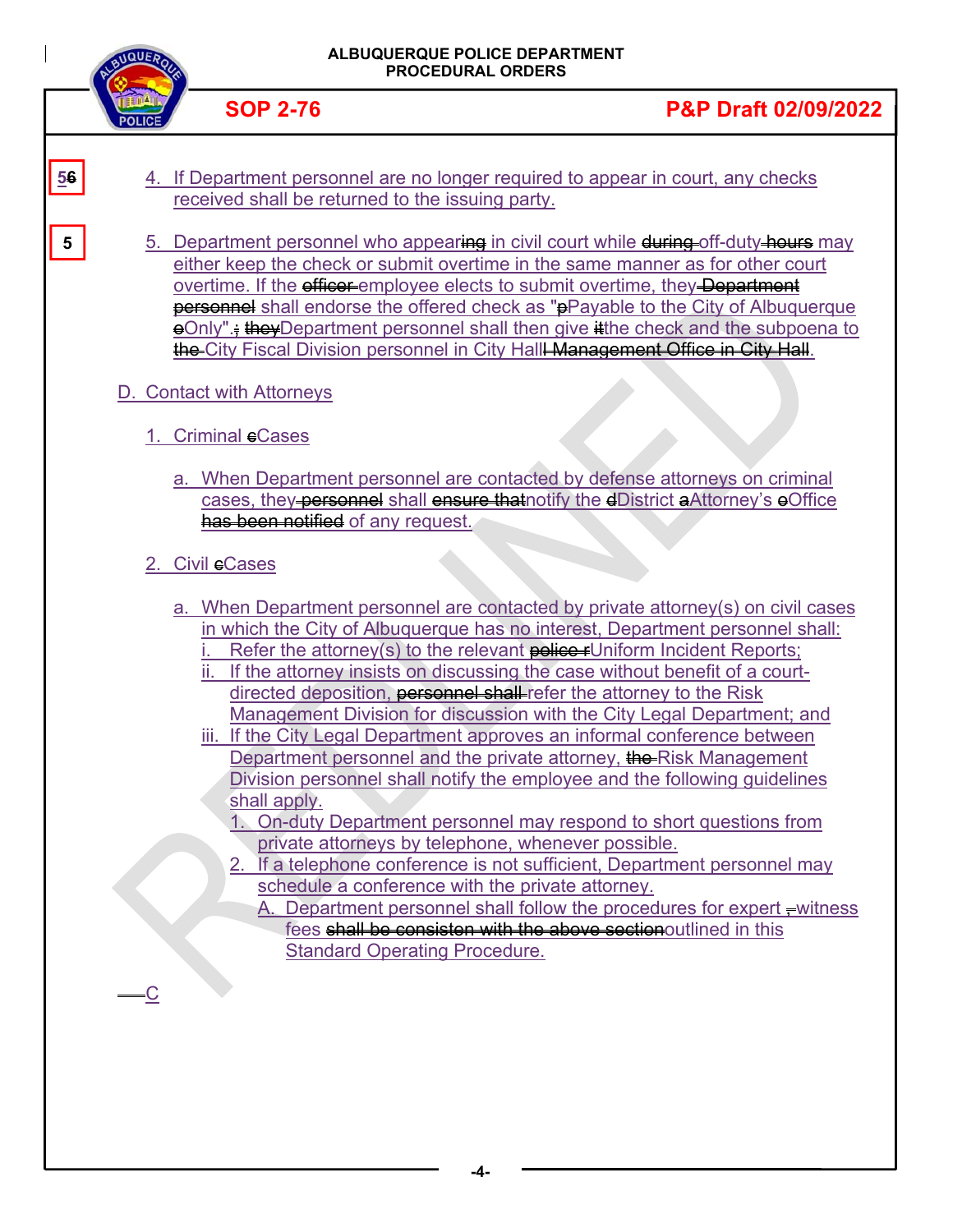

# **SOP 2-76 P&P Draft 02/09/2022**

- E. Gourt, Pretrials, MVD Hearing Attendance, and Missed Court
	- 1. All Department personnel directed to appear in court hearings, pretrial interviews, or MVD hearings must appear and be prepared to testify. A special court notice, the posted court, and MVD hearing notices, or subpoenas are considered an order to appear.
		- **1.** Department Eexecutive Staffpersonnel within the Department shall grant an exception to the requirement to appear to for such hearings if the employee is needed elsewhere for the betterment of the **eDepartment**. The Executive StaffDepartment executive personnel shall review each exception on a caseby- case basis and determine the precedence the exception holds over the hearing in question. All personnel directed to appear in court, pretrials, or MVD hearings must appear and be prepared to testify. A special court notice, posted court and MVD hearing notices, or subpoenas are considered an order to appear. For civil case subpoena and conflict of interest case directions, see subsections G and H.

l a.

- eb. Department Ppersonnel shall wait for the defense Defense attorneyAttorney(s) to arrive for Metropolitan Court pre-trial hearings for fifteen (15) minutes from the time of the scheduled hearing.
- e. If an attorney calls to inform Department the officer personnel that he/shethey- will be late, Department the officerpersonnelthey shall wait an additional fifteen (15) minutes if he/shethey areis not expected in another court case. The same expectation shawill be requested of defense attorney(s) when police Department personnel inform the attorney(s) that the officerthey will be late.
- e. Personnel shall have in their possession the documentation necessary for testimony in any court and/or MVD hearing. This may include police reports, tactical plans, and similar documents.
- f. Cell phones and all electronic devices will be turned off or placed in silent mode.
- d. **Officers-Department personnel shall arrive at or before for their court case or** hearing at least five minutes before the scheduled time.
- g.e. Department personnel shall Aabide by all court rules and regulations when appearing for court.
- 2. When Department personnel receive more than one (1) court notification special court notices, subpoenas, or are scheduled for MVD hearings requiring concurrent appearances, the higher court notice shall take precedence over ether the lower court(s). In addition, courts hearings shall take precedence over MVD hearings.
- 3. When At the earliest opportunity, pDepartment Ppersonnel are notified of a conflicting hearing of a higher court, they may shall notify Cthe lower courtourt Services Unit personnel of the conflict the second subpoena and shall attend the higher court hearing of higher jurisdiction.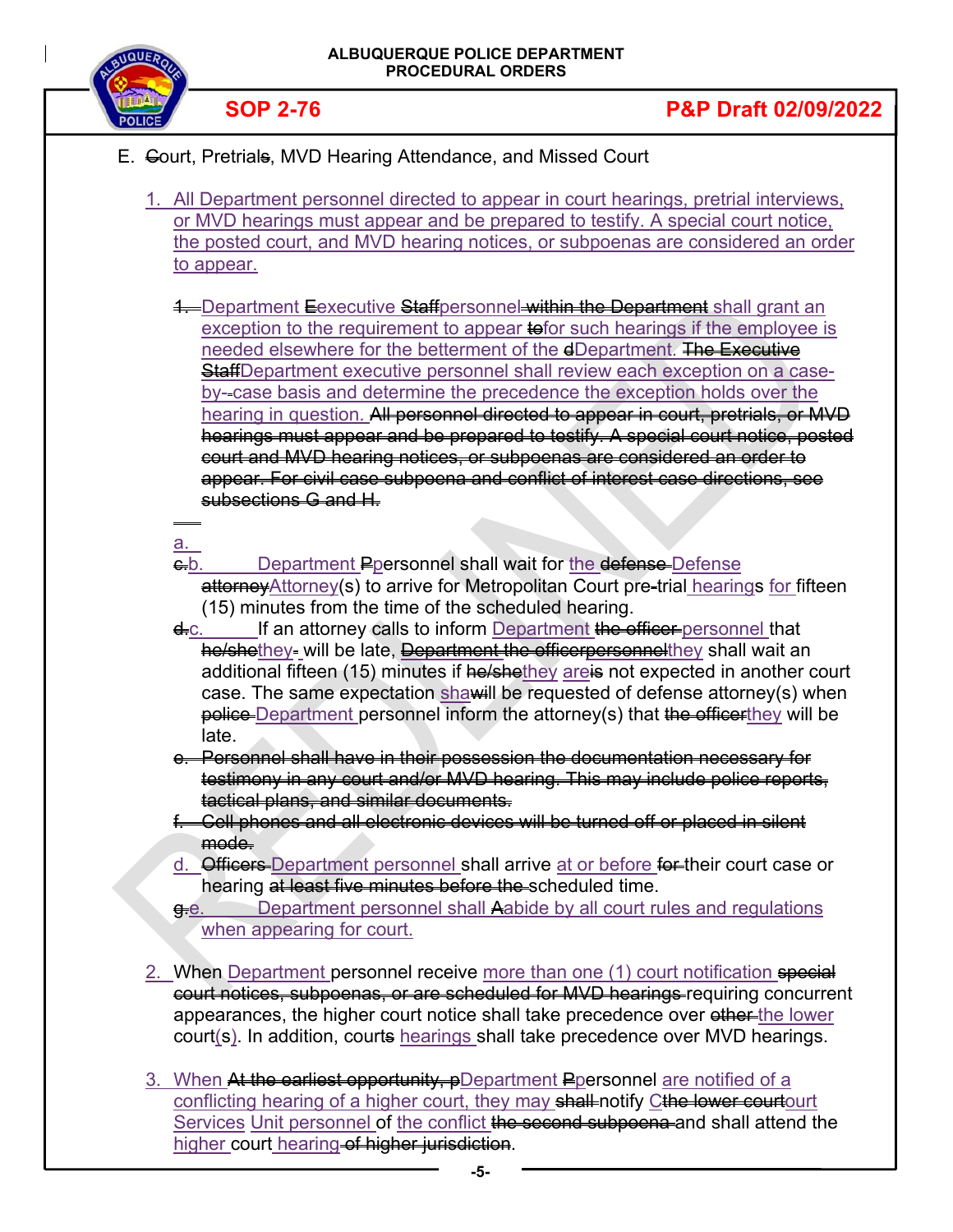

- 2.4. Priority of attendance is as follows:
	- a. U.S. District Federal Court;
	- b. Second Judicial District Court;
	- c. Felony DA pre-trial hearingss;
	- d. Bernalillo County Metropolitan Court;
	- e. Misdemeanor pre-trial hearingss;
	- e.f. Children's Court;
	- f. MVD hearings;
	- g. Seizure hearingsand
	- h. All other notices or hearings.
- 5. When Department personnel are scheduled for court or MVD hearings and are unable to appear or will be late due to unforeseen conditions, they shall notify the Court Services Unit personnel or the court personnel at the earliest possible time and before the scheduled appearance. Failure of Department personnel to properly notify Court Services Unit personnel or court personnel the court of their absence from or tardiness for a court setting hearing shall be deemed asconsidered failing to attend the hearingsetting.
- 3.6. When Department personnel contact the Court Services Unit personnel and get their voicemail, **personnel**they shall leave a message on the voicemail system to include their name, man number, and the court hearing information, and the reason for not making they are unable to attend the court hearing.
	- a. For Bernalillo County Metropolitan Court, and U.S. District Court, Second Judicial District Court notifications, Department the officerpersonnel shall notify the Court Services Unit. Calls will be accepted personnel on the scheduled court day only.
		- a.i. Court Services Unit personnel shall, in turn, notify the appropriate Courtcourt personnel.
	- b. Court Services shall provide Division/Area Commanders with a monthly call-in report through Operations Review. The report shall include the officer's name, employee number, case number, court room number, date and time of the case, officer's excuse (if any), and the officer's area command or assignment.
	- eb. For Grand grand Jury jury notifications, (including ten-day cases), or preliminary hearings, Department efficers will personnel shall follow these procedures:
		- i. Notify the presenting Assistant District Attorney (ADA) of their absence and any witness change; and.
		- ii. When available, Iinform the Assistant District Attorney of Contact an fellow officer -that was involved in the case so that officer can may be able to testify on their behalf.
	- d. For U.S. District Federal Court notifications, Department personnel shall notifycontact the United -States - Attorney's office Office or shall notify the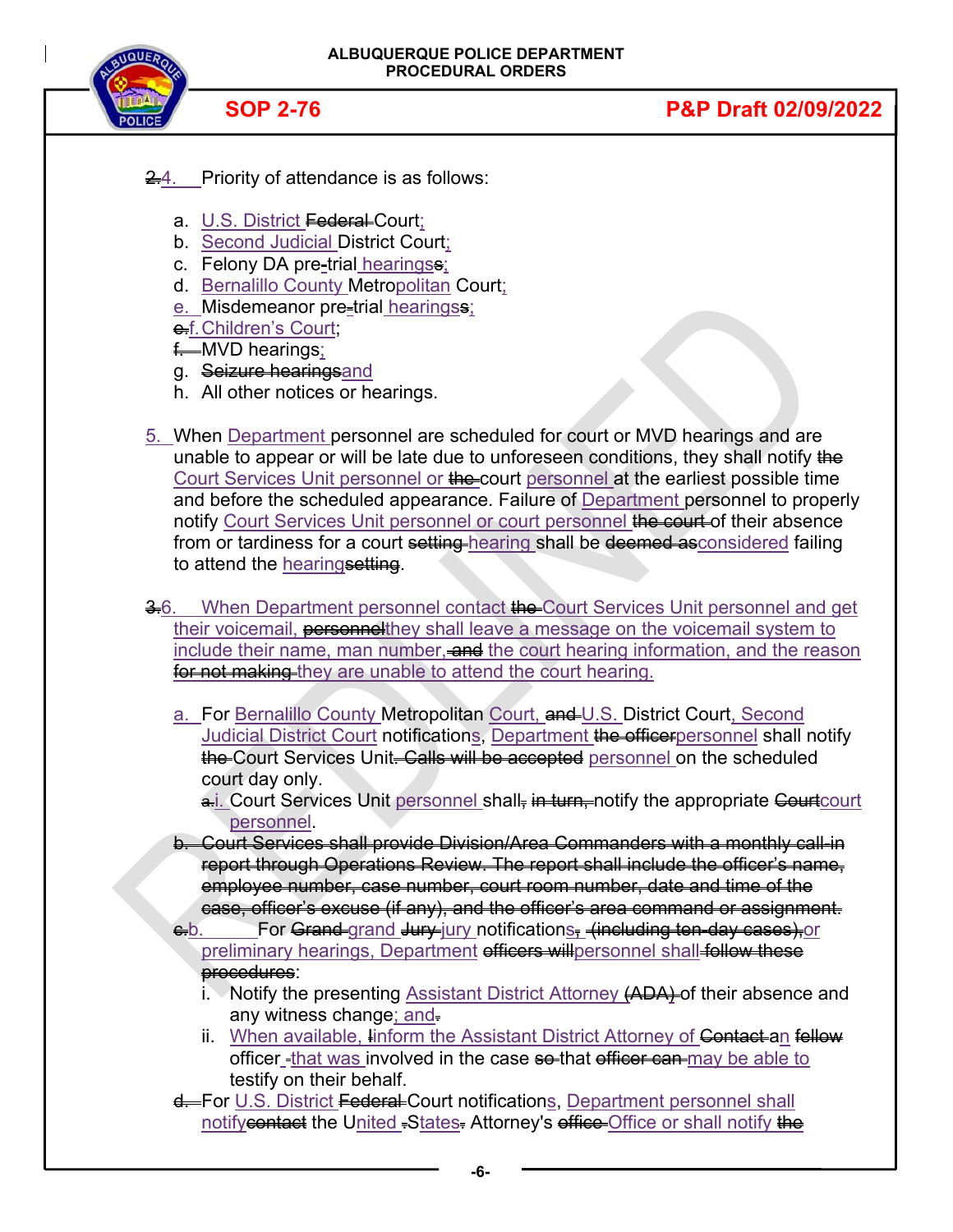

# **SOP 2-76 P&P Draft 02/09/2022**

notifying the presenting Ffederal Assistant District Attorney ADA Monday through Friday, 0800 to 1700 hours.

- e.c. For MVD hearings notification, contact the Court Services Unit. If calling after office hours, officers will leave a message on the voicemail system. The message will include the officer's name, the date and time of the hearing, the violator's name, the case number, and the reason for missing the hearing. Officers and supervisors will not contact the hearing officer and/or MVD directly to reschedule a hearing.
- 4.7. Sworn personnel may be excused for Appropriate excuses reasons for missing a court hearing for certain reasons and calling in for court may includinge, but are not limited to, the following:
	- a. They are The officer Personnel is ill or haves a family emergency; and and Supervisors, at their discretion, may require a doctor's note from the officer's physician, should he or shepersonnel -call - in sick for court. i.
	- b. If the officerpersonnel They is are on a call for service, and are unable to respond to court attend the court hearing.
		- i. Department executive personnel may grant an  $\equiv$  exceptions granted by executive staff-if the employee is needed elsewhere for the betterment of the Department.
		- **b.** The Department executive staffpersonnel shall review each exception on a case- by- case basis and determine the precedence the exception holds over the hearing in question.
		- 5. Inappropriate excuses for missing court will be evaluated on a case-by-case basis. The following examples of inappropriate excuses include but are not limited to.
- a. Tactical plans

-

- b. Training
- e<del>. Day off</del>
- d. Vacation that was not preapproved
- e. Range
- f. Sick pets
- g. Childcare or taking children to school.
	- ii.
	- 6.8. Court continuances Continuances
		- a. Traffic, misdemeanor, and parking Officer pProsecuted Ceases:
			- Department Officers personnel requesting a continuances withof less than twenty (20) days shawill be responsible for contacting defendants or their counsel for objection as required by the Bernalillo County Metropolitan Court.; and, without the 20)-calendar day requirement.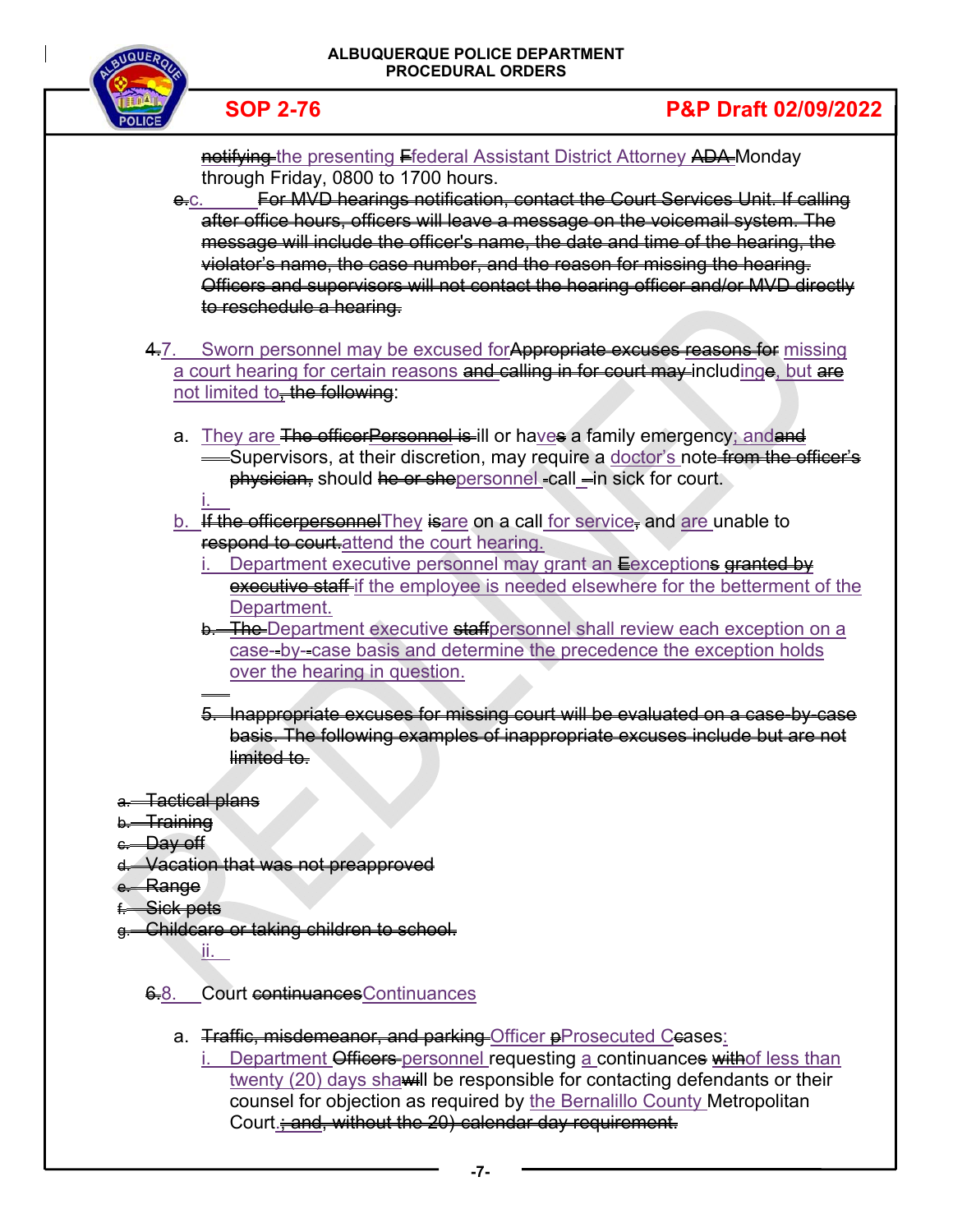|                                | ALBUQUERQUE POLICE DEPARTMENT<br><b>PROCEDURAL ORDERS</b>                                                                                                                                                                                                                                                                                                     |                                 |
|--------------------------------|---------------------------------------------------------------------------------------------------------------------------------------------------------------------------------------------------------------------------------------------------------------------------------------------------------------------------------------------------------------|---------------------------------|
|                                | <b>SOP 2-76</b>                                                                                                                                                                                                                                                                                                                                               | <b>P&amp;P Draft 02/09/2022</b> |
|                                | i-1. Department personnel shall not submit a Ccontinuances cannot be<br>submitted fewer than five (5) working days before the scheduled court<br>hearingdate.                                                                                                                                                                                                 |                                 |
|                                | ii. Department personnel may obtain Aa Albuquerque Police Department<br>Form PD 1403, "MMotion Effor CContinuance form ," may be obtained from<br>Court Services Unit personnel and includes spaces for documentation, such<br>as when the defendant was contacted, and the defendant's response or lack<br>of response., accident, shoplifting, and witness. |                                 |
|                                | - Personnel can receive information and paperwork on court cases and                                                                                                                                                                                                                                                                                          |                                 |
|                                | schedules from Court Services Unit personnel.<br>Court Services will not accept requests for continuances submitted fewer<br>than five (5) working days before the request.<br>-Criminal <del>cases Cases</del> (Felonies, DWIs, and Domestic Violence) <u>:</u>                                                                                              |                                 |
| <u>b. </u><br>$\underline{56}$ | Any officer Department personnel requesting a continuances with less than<br>twenty (20) days shall-requesting a continuance that is within the 20<br>ealendar day requirement will contact the assigned prosecutor that the case<br>is assigned to.                                                                                                          |                                 |
|                                | <b>F. Evidence Disposition</b>                                                                                                                                                                                                                                                                                                                                |                                 |
|                                | 1. Primary officers or case agents attending a court appearance shall<br>complete an Evidence Disposition Form and forward it to the Evidence Unit.                                                                                                                                                                                                           |                                 |
|                                | A separate form should be filled out for each case adjudicated on the<br>docket during the court appearance. Indicate whether any evidence<br>connected to the case may be disposed of or should be retained for further<br><del>adjudication.</del>                                                                                                          |                                 |
|                                | Officer-prosecuted cases do not need an ADA signature.                                                                                                                                                                                                                                                                                                        |                                 |
|                                | G. Courtroom Attire and Securing Weapons<br>0. Civilian Attire                                                                                                                                                                                                                                                                                                |                                 |
|                                | - Federal or District Court                                                                                                                                                                                                                                                                                                                                   |                                 |
| <del>suits.</del>              | Officers will appear in formal business attire. This may include dress suits or pants                                                                                                                                                                                                                                                                         |                                 |
|                                | - Metropolitan Court<br>Officers will appear in semi-formal business attire. This may include business suits or                                                                                                                                                                                                                                               |                                 |
|                                | pants suits. Suit jackets are optional.                                                                                                                                                                                                                                                                                                                       |                                 |
|                                | 0. Uniform Attire                                                                                                                                                                                                                                                                                                                                             |                                 |
|                                | - Metropolitan Court                                                                                                                                                                                                                                                                                                                                          |                                 |

 $\begin{array}{c} \hline \end{array}$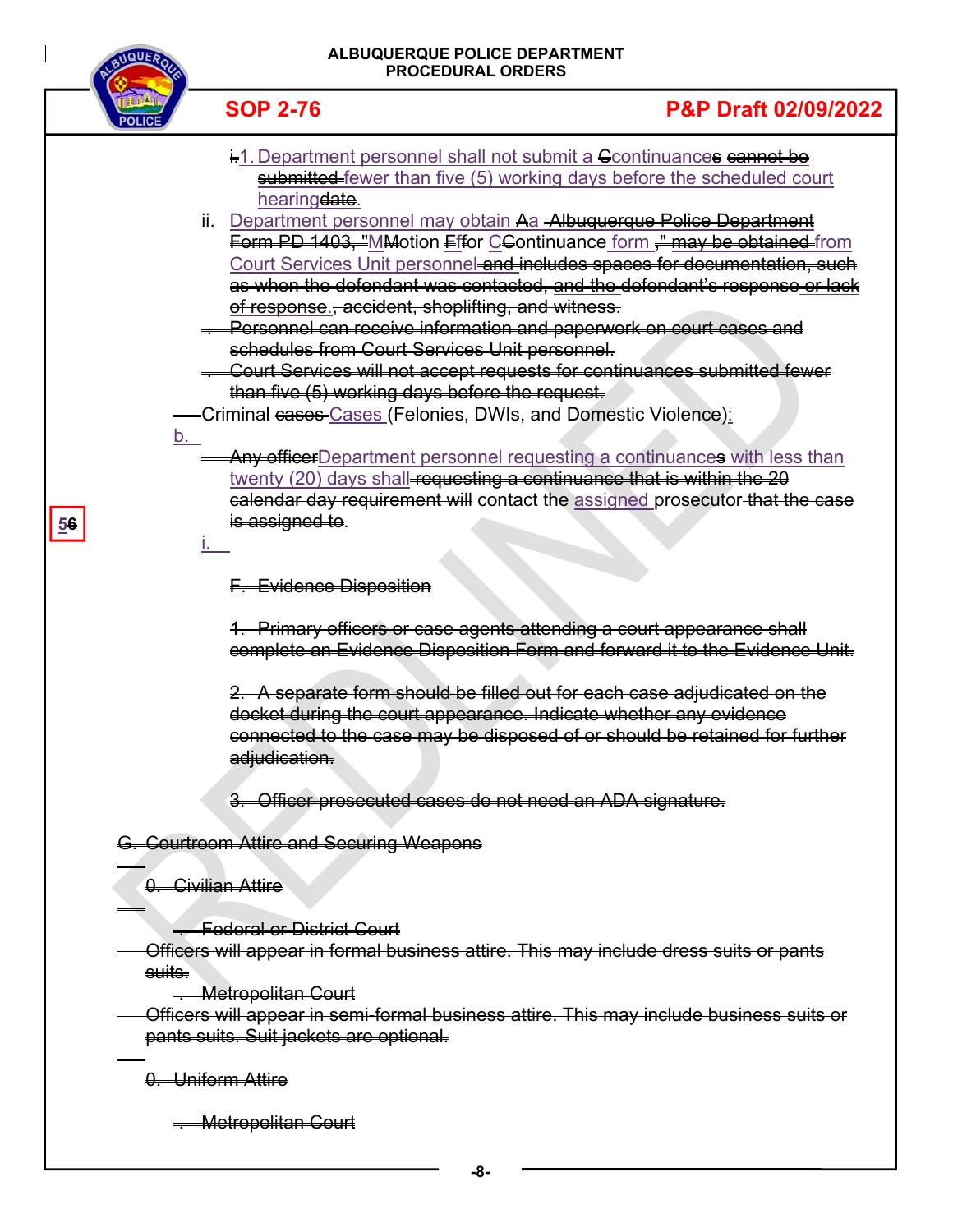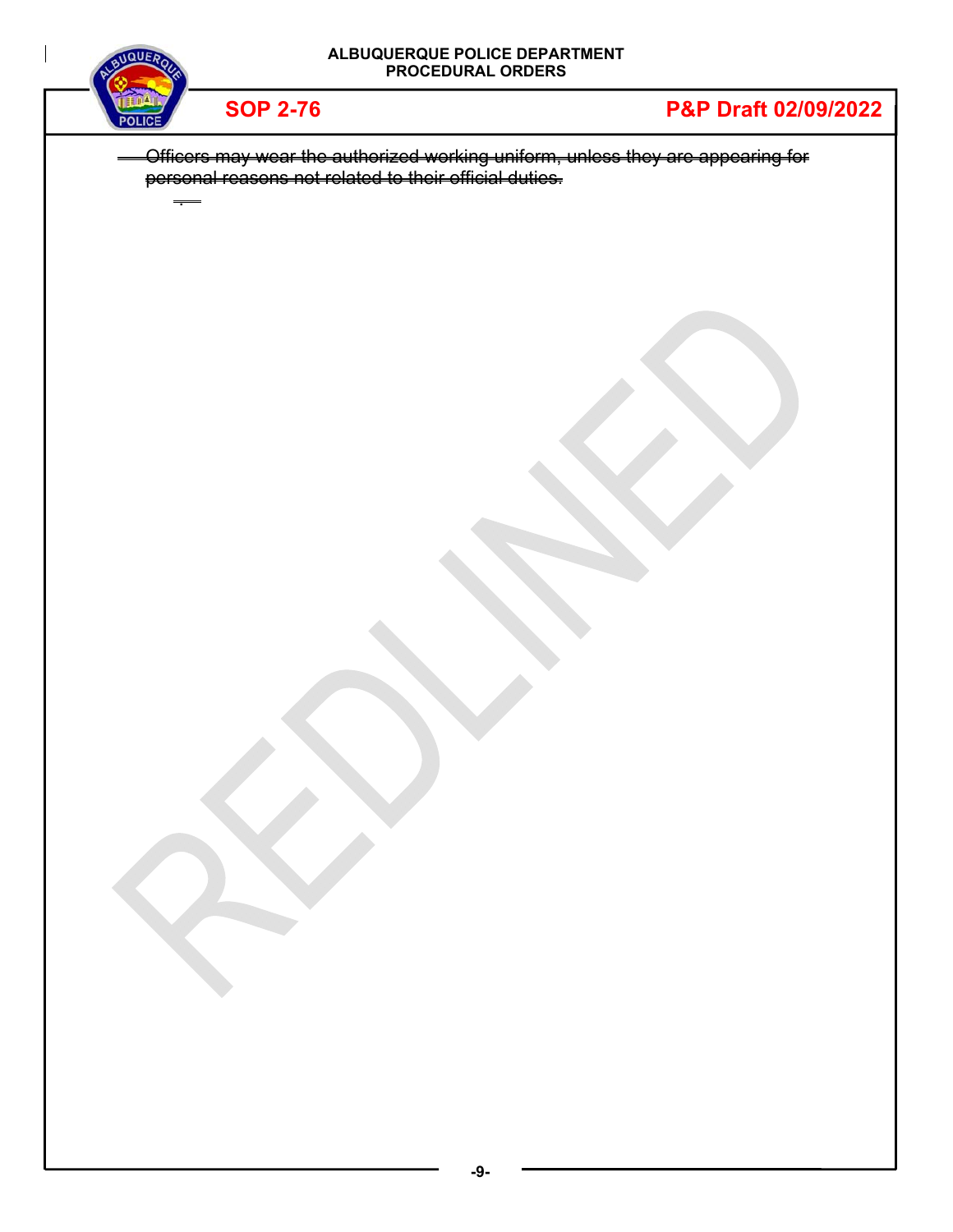

**5** 

**6** 

**67** 

**57** 

# **SOP 2-76 P&P Draft 02/09/2022**

| <b>Federal or District Court</b><br>Officers may wear the authorized working uniform only in an emergency and at<br>preliminary hearings.                                                                                                                                           |
|-------------------------------------------------------------------------------------------------------------------------------------------------------------------------------------------------------------------------------------------------------------------------------------|
| 0. Upon entering any courthouse, personnel will secure their firearms in a lock box at<br>the security checkpoint, if so required by the court. The only exceptions will be<br>uniformed personnel responding to a call or emergency at the courthouse.                             |
| <b>X.F.</b> Jury Duty Feesand Witness Fees                                                                                                                                                                                                                                          |
| 1. Department Ppersonnel who are called for jury duty shawill be paid their regular<br>salary while serving on a jury.                                                                                                                                                              |
| 4 Department personnel shall relinquish Any any monies payments that they<br>receive <del>d by personnel</del> for serving on a jury must be turned over to the CGity Fiscal<br><b>Division personnel</b>                                                                           |
| 2. Personnel called as witnesses in cases resulting from their employment will be paid<br>their salary, per diem, and travel expenses by the City, as prescribed by law. Any<br>monies paid to personnel while serving as a witness shall be turned over to the<br><del>City.</del> |
| <u>2. </u>                                                                                                                                                                                                                                                                          |
|                                                                                                                                                                                                                                                                                     |
| <b>Y. Witness Fees for Testimony in Civil Cases</b>                                                                                                                                                                                                                                 |
| 0. Only the officer named on the subpoena in a civil case will accept service of the<br>subpoena.                                                                                                                                                                                   |
| - Failure to obey a subpoena may be deemed contempt of court.<br>-Officers will accept service of civil case subpoenas naming them, whether or<br>not fees are attached.                                                                                                            |
| 0. If the civil case is one which involves a pending claim or suit against the officer,<br>department, or City, or if the officer believes there may be a potential liability, the<br>efficer will notify the Risk Management Division within 24 hours of subpoena<br>service.      |
| 0. Officers appearing in civil court during their regular duty hours will endorse the<br>effered check as "payable to the City of Albuquerque only"; they will then give it<br>and the subpoena to the Fiscal Management Office in City Hall.                                       |
| 0. When an officer is not required to appear in court, any checks received will be<br>returned to the issuing party.                                                                                                                                                                |
| 0. Officers appearing in civil court during off-duty hours may either keep the check or<br>submit an overtime slip in the same manner as for other court overtime. If the<br>officer elects to submit overtime, the rules outlined in subsection F will apply.                      |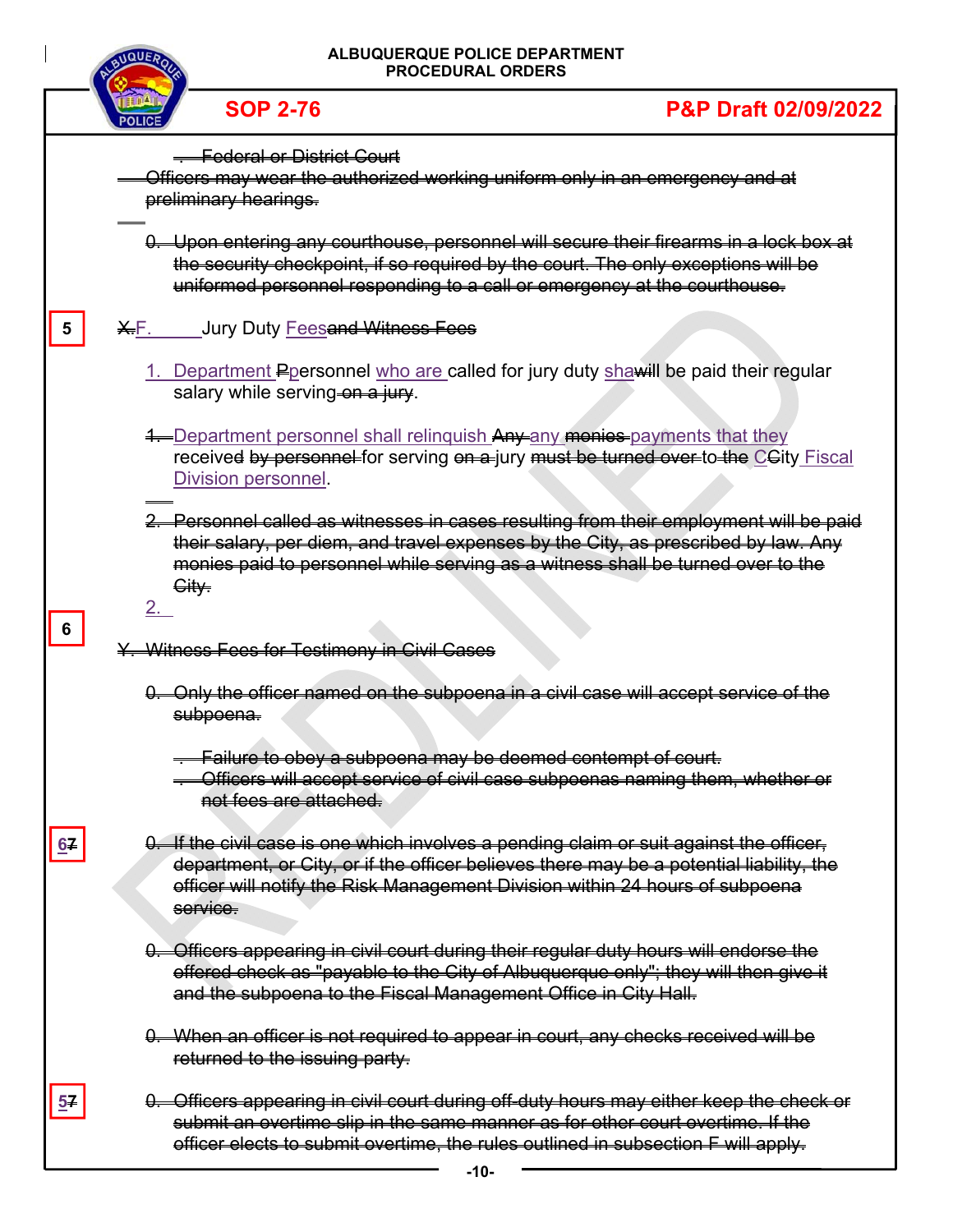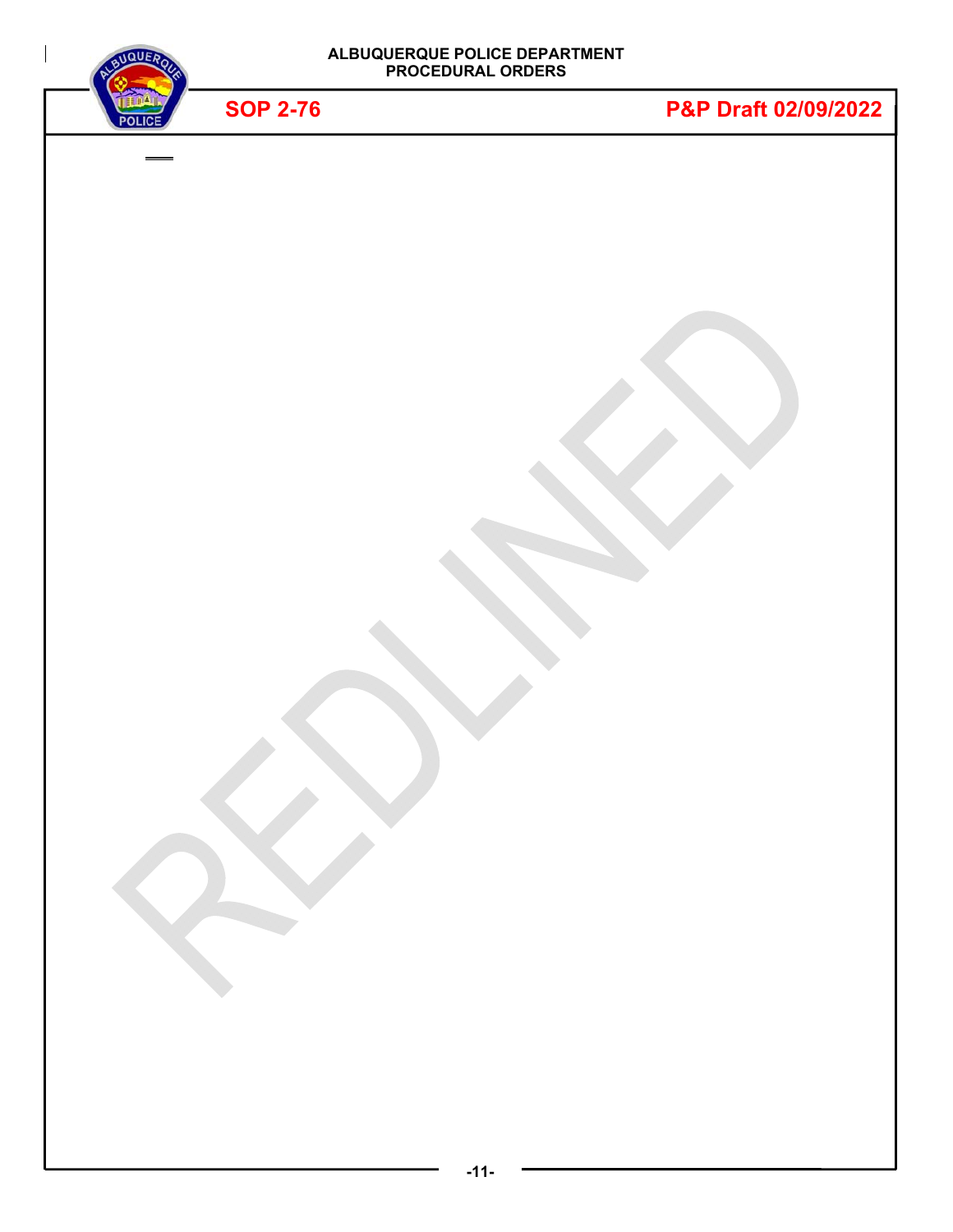

Conferring with Attorneys

# **SOP 2-76 P&P Draft 02/09/2022**

|  | عمعهم لنبيتك        |
|--|---------------------|
|  | <del>ovnodovo</del> |

- . When contacted by private attorneys on civil cases in which the City of Albuquerque has no interest, officers will take the following actions.
	- .. Refer the attorneys to the applicable police reports.
	- . If the attorney insists on discussing the case without benefit of a courtdirected deposition, the officer will refer the attorney to the Risk Management Division for discussion with the City Legal Department.
	- . If the Legal Department approves an informal conference between the officer and the private attorney, the Risk Management Division will so notify the officer and the following guidelines will apply.
		- 0. On-duty officers should respond to short questions from private attorneys by telephone, whenever possible.
		- 0. If a telephone conference is not sufficient, the officer may schedule an off-duty conference with the private attorney. However, officers will not be compensated by the attorney.

 $\rightarrow$  No overtime and/or compensatory time slips will be accepted by supervisors for off-duty conferences between officers and attorneys on civil cases.

- 0. Criminal cases
	- . Officers will meet with defense attorneys when requested to do so. The District Attorney's office will be briefed on the intended meeting and given the option of attending.

. A subpoena is not required for officers to meet with defense attorneys.

**-Conflict of Interest Testimony** 

**67** 

**N/A6** 

-

G.

- 1. Department Personnel personnel who are subpoenaed to testify in a court case in which they have not been involved  $\frac{1}{n}$  as a witness, victim, investigator, or reporting officer, shawill determine what the nature of the testimony is being sought.
	- a. If it appears that the employee will be asked to testify about Department personnel, the Department, the testimony shalwill be directed against another officersworn personnel or an outside law enforcement agency, subpoenaed theypersonnel shawill contact the Risk Management Division personnel before giving any testimony or being depositiondeposed.

H. Court Services Unit personnel shall send Gcase files for officer prosecution cases are sent to swern personalthe officer, consistent with SOP Court Services Unit (refer to SOP Court Services Unit for sanction classifications and additional duties).